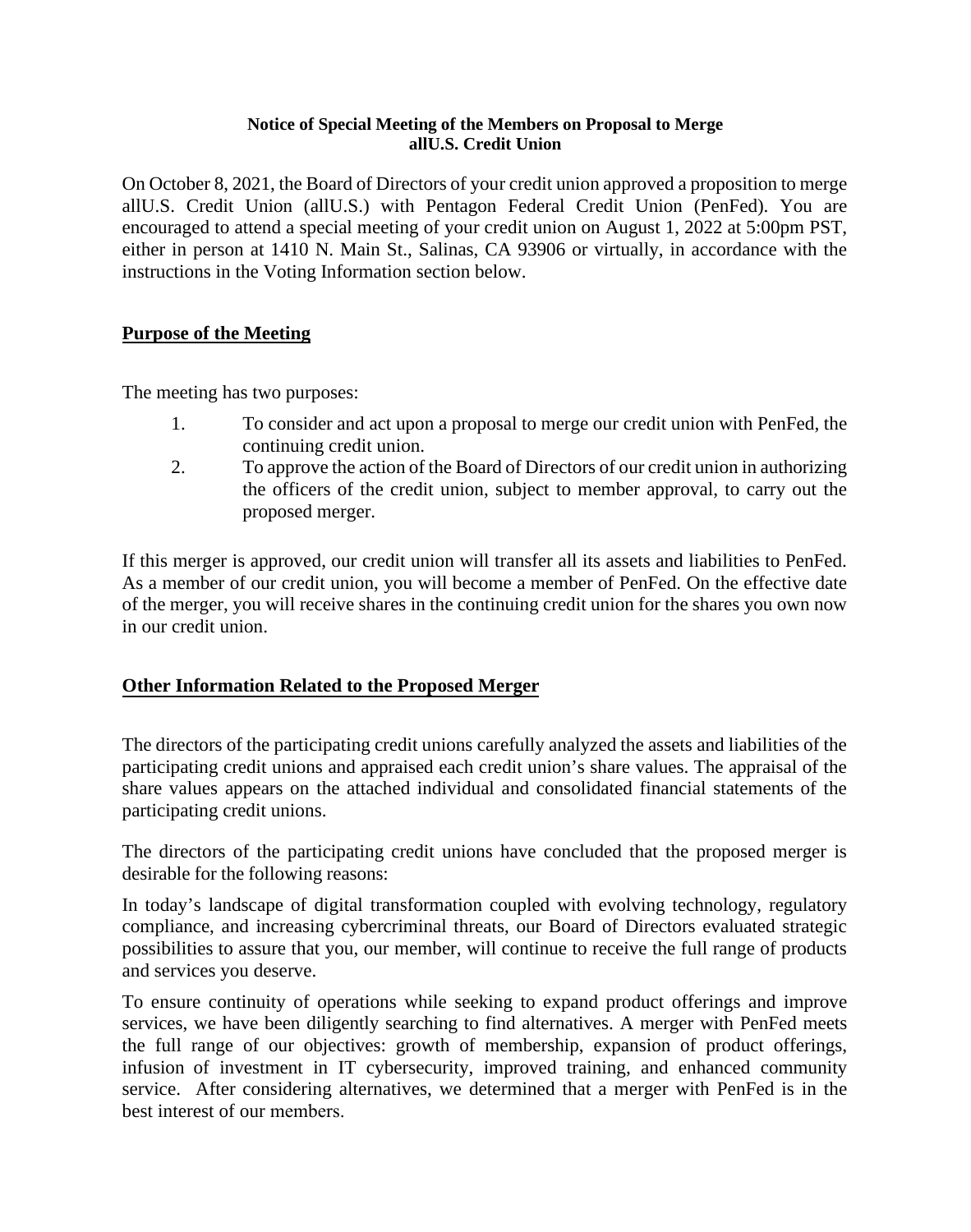# Net Worth

The net worth of a merging credit union at the time of a merger transfers to the continuing credit union. allU.S. has a higher net worth to assets ratio than PenFed.

### Share Adjustment

allU.S.' Board of Directors has determined to distribute a \$250 special dividend from a portion of allU.S.' net worth (approximately \$1,000,000) to its eligible members in the merger. Eligible members are defined as those natural person members having at least one share in their regular savings account and who continue to be a member in good standing as of the date the capital distribution is paid. A member is not in good standing and is ineligible to receive the bonus dividend if they have caused the credit union a loss due to loan and/or share charge-offs or have a loan and/or a VISA credit card account that is 60-days or more past due.

# Merger-Related Financial Arrangements

allU.S.' Board of Directors has also paid special attention to the protection of its highly valued employees. I am very happy to inform you that all full-time allU.S. employees will be retained. A major aspect of our decision to partner with PenFed pertains to its best-in-class employee benefits. PenFed is a national destination employer that offers competitive benefits to all employees, including individual and family health, vision, and dental insurance, 401(k) matching, life insurance, education assistance and other typical benefits. allU.S. employees offered employment with PenFed will be eligible to participate in these benefits in accordance with the terms and conditions of the benefit plan documents. The amount of such benefits is incalculable at this time as they are dependent on the employees' corresponding elections.

NCUA Regulations require merging credit unions to disclose certain increases in compensation that any of the merging credit union's officials have received or will receive in connection with the merger. No merging credit union official will receive an increase in his or her compensation.

PenFed will provide allU.S.' Chief Executive Officer, Patrick Redo, with a three-year guarantee of employment. In addition, Loan Manager, Robin Ceralde, and Operations Manager, Chantal Alcantar, will each receive a three-year guarantee of employment. If termination of employment by either party occurs after twelve (12) months from the merger completion date, each employee can receive a maximum of twenty-four (24) months of their current annual salary as severance.

After the twelfth month (12th) of employment following the merger completion date and for each successive month, up to the thirty-sixth  $(36<sup>th</sup>)$  month of employment, one (1) month of severance pay will be deducted from the total twenty-four (24) month severance guarantee available to these three employees.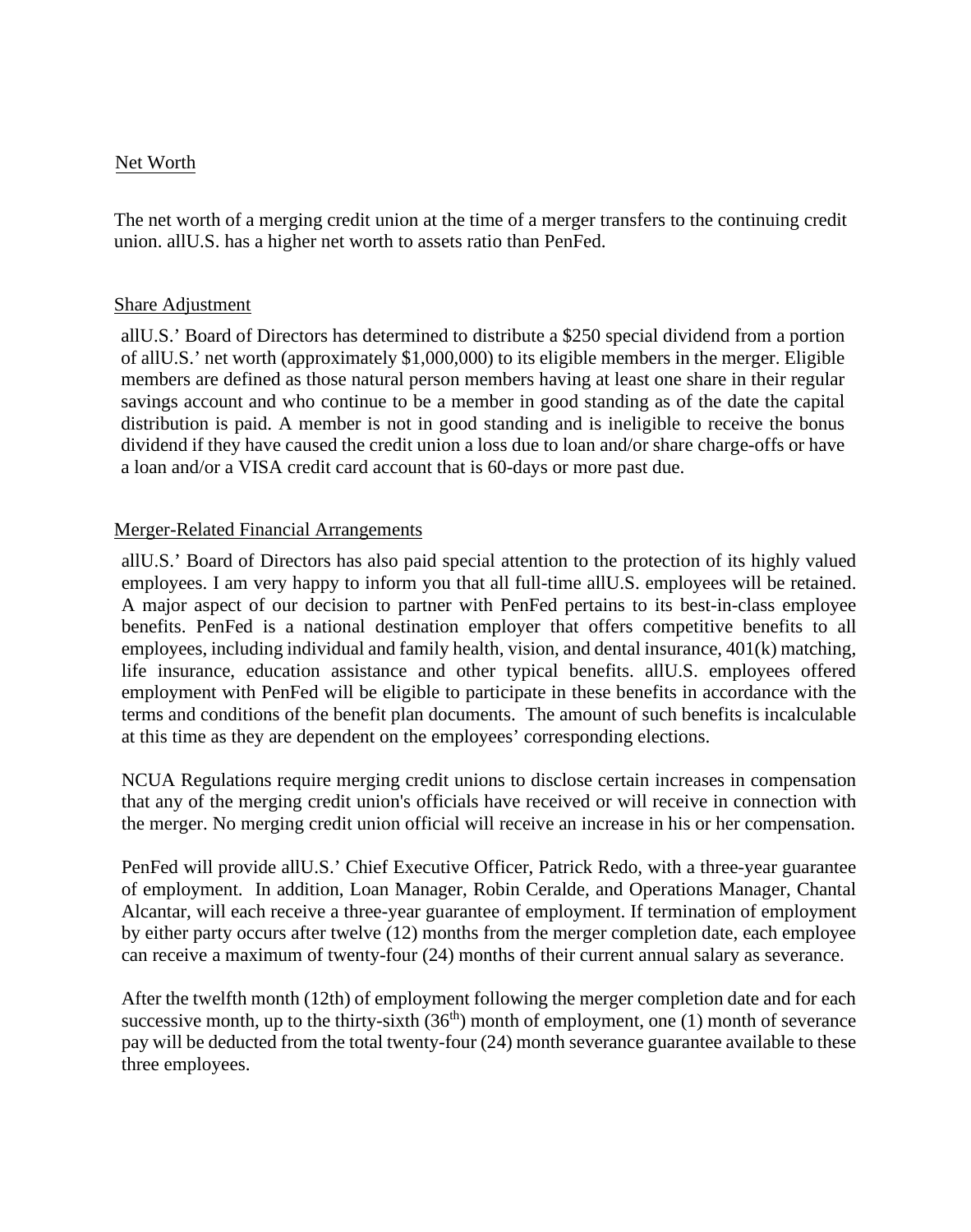- Patrick Redo's annual salary is \$168,979.20; maximum one-time payout if employment is terminated by either party would be \$337,958.40
- Robin Ceralde's annual salary is \$68,577.60; maximum one-time payout if employment is terminated by either party would be \$137,155.20
- Chantal Alcantar's annual salary is \$54,059.20; maximum one-time payout if employment is terminated by either party would be \$108,118.40

The aforementioned severance packages may result in a one-time payment of \$583,232.00

#### Changes to Services and Member Benefits

| <b>Business Checking/Savings Accounts</b> | Courtesy Pay Overdraft Protection       |
|-------------------------------------------|-----------------------------------------|
| <b>Christmas Club Accounts</b>            | <b>MoneyDesktop Account Aggregation</b> |
| TicketsatWork Discount Admission Tickets  |                                         |

The following table outlines any increases in service fees:

| Service Fee                | PenFed           | allU.S.      |
|----------------------------|------------------|--------------|
| <b>ATM Balance Inquiry</b> | $$1.00/$ inquiry | Free         |
| Outgoing Wires - Domestic  | \$25.00/wire     | \$20.00/wire |
| <b>Check Stop Payment</b>  | \$20.00/item     | \$15.00/item |
| Loan Subordination         | \$150.00         | \$75.00      |

Because PenFed is a healthy, financially sound credit union, the amount a member has on deposit at allU.S. before the merger will result in an equal amount on deposit at PenFed after the merger and no adjustment in the accounts of any member will be required.

#### Branch Locations

PenFed intends to maintain allU.S.' current branch, located at:

• 1410 N. Main St., Salinas, CA 93906

PenFed has 45 branches nationwide, with one branch in California:

• 9494 Miramar Road, San Diego, CA 92126

PenFed's main office is located at:

• 7940 Jones Branch Drive, McLean, VA 22102

# California Financial Code, Section 15201(b)

California Financial Code Section 15201(b) provides that the Board of Directors may apply to the Commissioner of Financial Protection and Innovation for approval of a merger in accordance with a plan of merger approved by a majority of the board of directors of each credit union that is a party to the merger, even though less than a majority of the outstanding members of a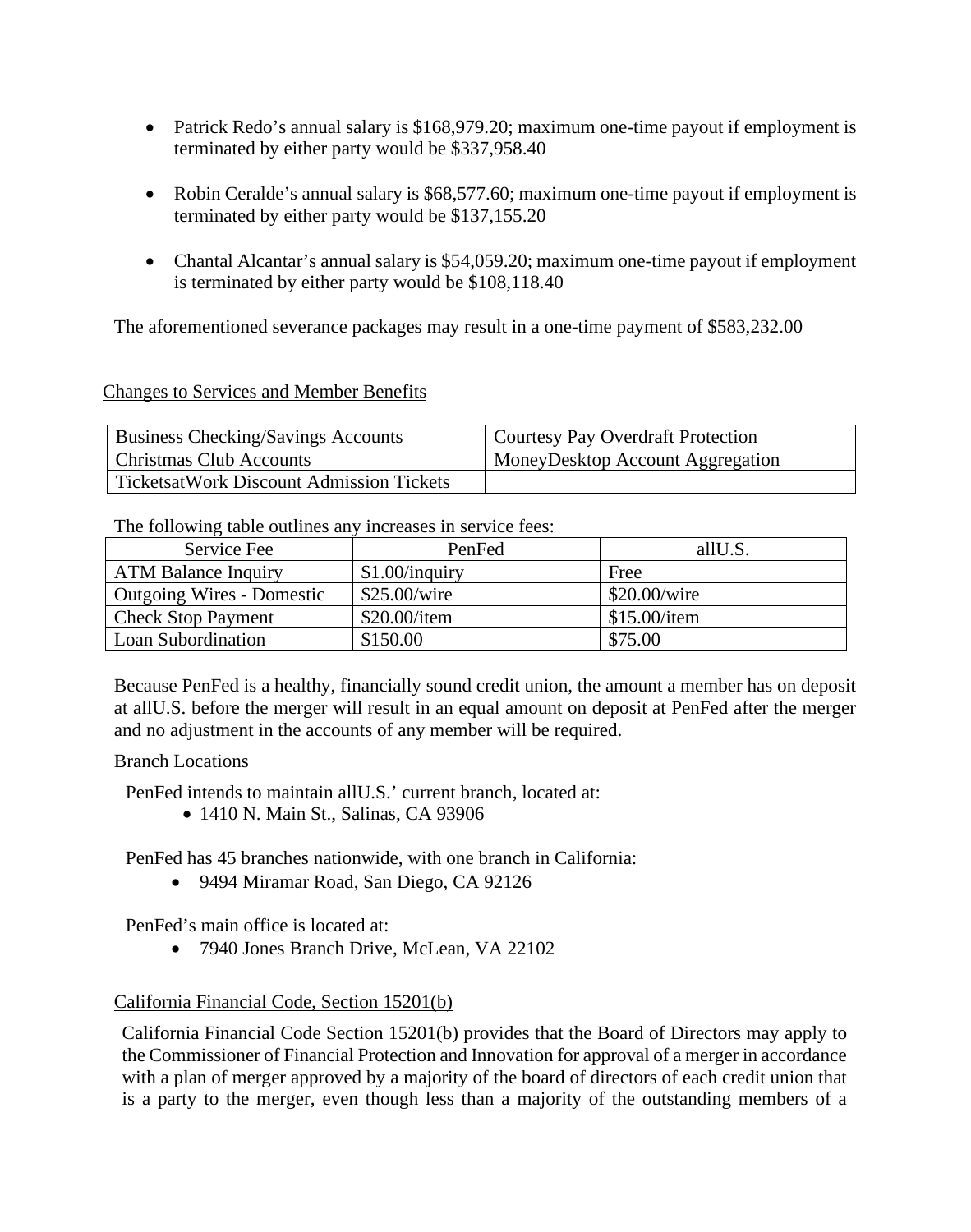disappearing credit union has voted to approve the merger. In order to approve a merger in such a case, the Commissioner must find, upon the written and verified application filed by the board of directors, that: (1) notice of the meeting called to consider the merger, or the ballot for written vote on the merger, was mailed to each member entitled to vote on the merger; (2) the notice or ballot disclosed the purpose of the meeting or the written vote; (3) the notice or ballot informed the membership that approval of the merger might be sought pursuant to Financial Code Section 15201(b); and (4) a majority of the votes cast were in favor of the merger.

This notice is to advise you that the purpose of the membership meeting scheduled for August 1, 2022 is to vote on the question of whether this credit union should merge with and into Pentagon Federal Credit Union.

Further, this is to advise you that the Board of Directors will make an application under Financial Code Section 15201(b) for approval of the merger in the event that a majority of all members of this credit union do not vote to approve the merger, in person or by ballot.

#### Voting Information

Please be assured that you are our valued member, and we have every confidence that you will be pleased by the level of commitment, service, and value that you will receive from PenFed. We strongly believe that the proposed merger will provide our membership improved services, access to a more robust and competitive product offerings, and an online and mobile banking experience that allU.S. is currently not able to offer you, our valued member.

The merger must have the approval of a majority of members of the credit union who vote on the proposal. The Board of Directors encourages you to attend the meeting and vote on the proposed merger. Whether or not you expect to attend the meeting, we urge you to sign, date and promptly return the enclosed ballot to vote on the proposed merger.

If you wish to submit comments about the merger to share with other members, you may submit them to the National Credit Union Administration (NCUA) at https://www.ncua.gov/supportservices/credit-union-resources-expansion/credit-union-merger-resources/comments-proposedcredit-union-mergers or National Credit Union Administration, 1775 Duke Street, Alexandria, VA 22314-3428. The NCUA will post comments received from members on its website, along with the member's name, subject to the limitations and requirements of its regulations.

The independent firm CUBallot will serve as the Teller of Election and will attest to the balloting process and results.

Enclosed with this Notice of Special Meeting is a Ballot for Merger Proposal. If you cannot attend the meeting, in-person or virtually, please complete the ballot, and return it to the Teller of Election using the enclosed self-addressed and prepaid envelope provided no later than 5:00pm PST on August 1, 2022. To be counted, your ballot must reach us by the date and time announced for the meeting. Ballots will not be accepted at the allU.S. branch location. If you intend to vote in-person at the Special Meeting, CUBallot will provide a mechanism at the meeting to vote electronically. The in-person Special Meeting will take place at allU.S.' office at 1410 N. Main St., Salinas, CA 93906.

The Special Meeting will also be simulcast live, accessible through alluscu.com by clicking the "Vote Now" button. Members will be able to hear and read information about the proceedings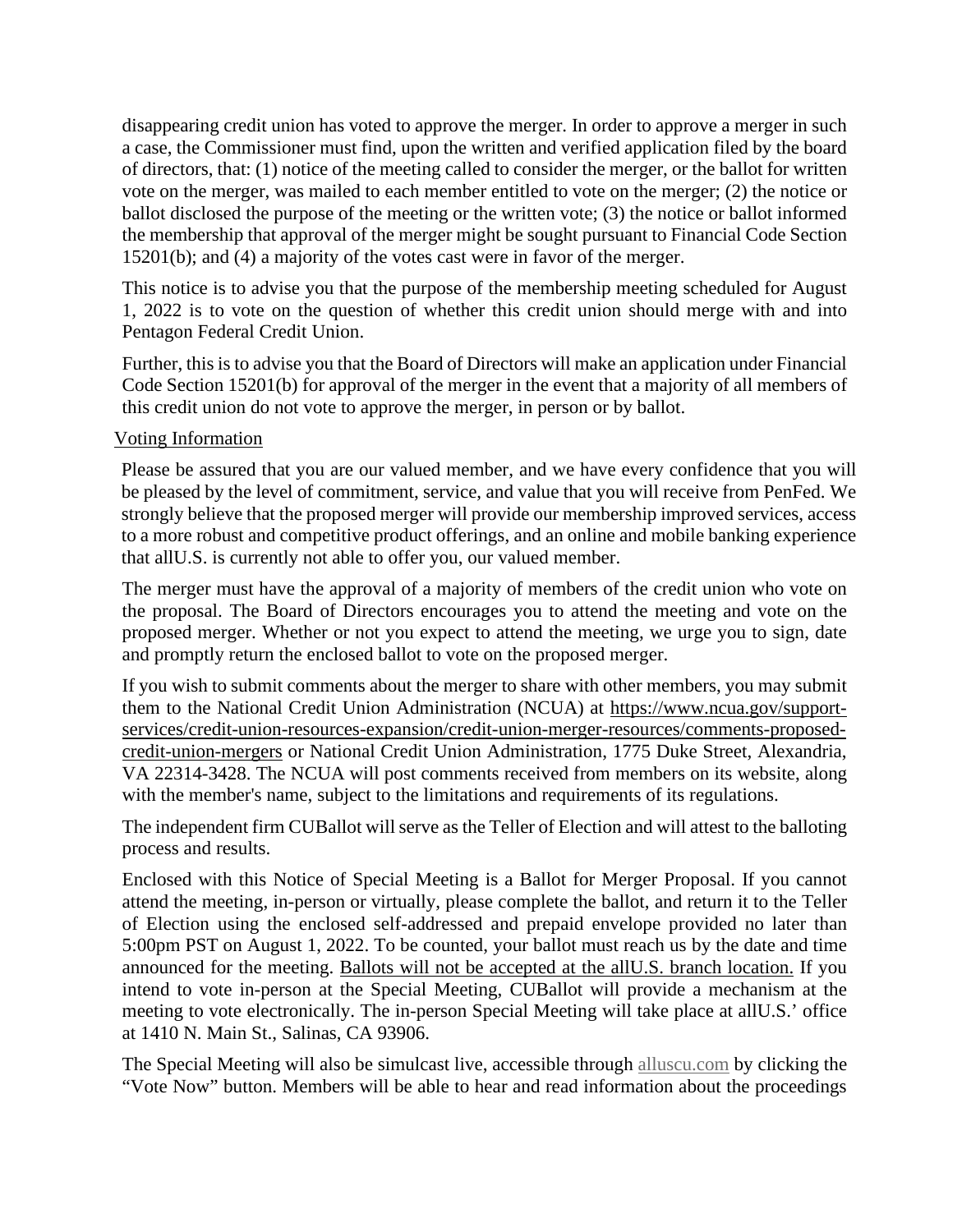during the live meeting. You can vote online at [alluscu.com](http://www.alluscu.com/) and select the "Vote Now" button and follow the directions inside.

Pressing the "Vote Now" button at [alluscu.com](http://www.alluscu.com/) is a means to facilitate the voting process:

- Votes will be tallied by an independent third party.
- Voting members will be validated as members of allU.S. for votes to count.
- A record of all votes will be kept including member validation information. The independent third party will validate membership using non-public member information and for any ballot duplication.

#### Directions for Attending Virtual Special Meeting

To attend the virtual Special Meeting, please visit:

<https://alluscu.com/>and click on the "Vote Now" button.

# **BY ORDER OF THE BOARD OF DIRECTORS:**

Robert Dagh Fleben =

May 31, 2022

Robert Vanderslice, Chairman, Board of Directors Date